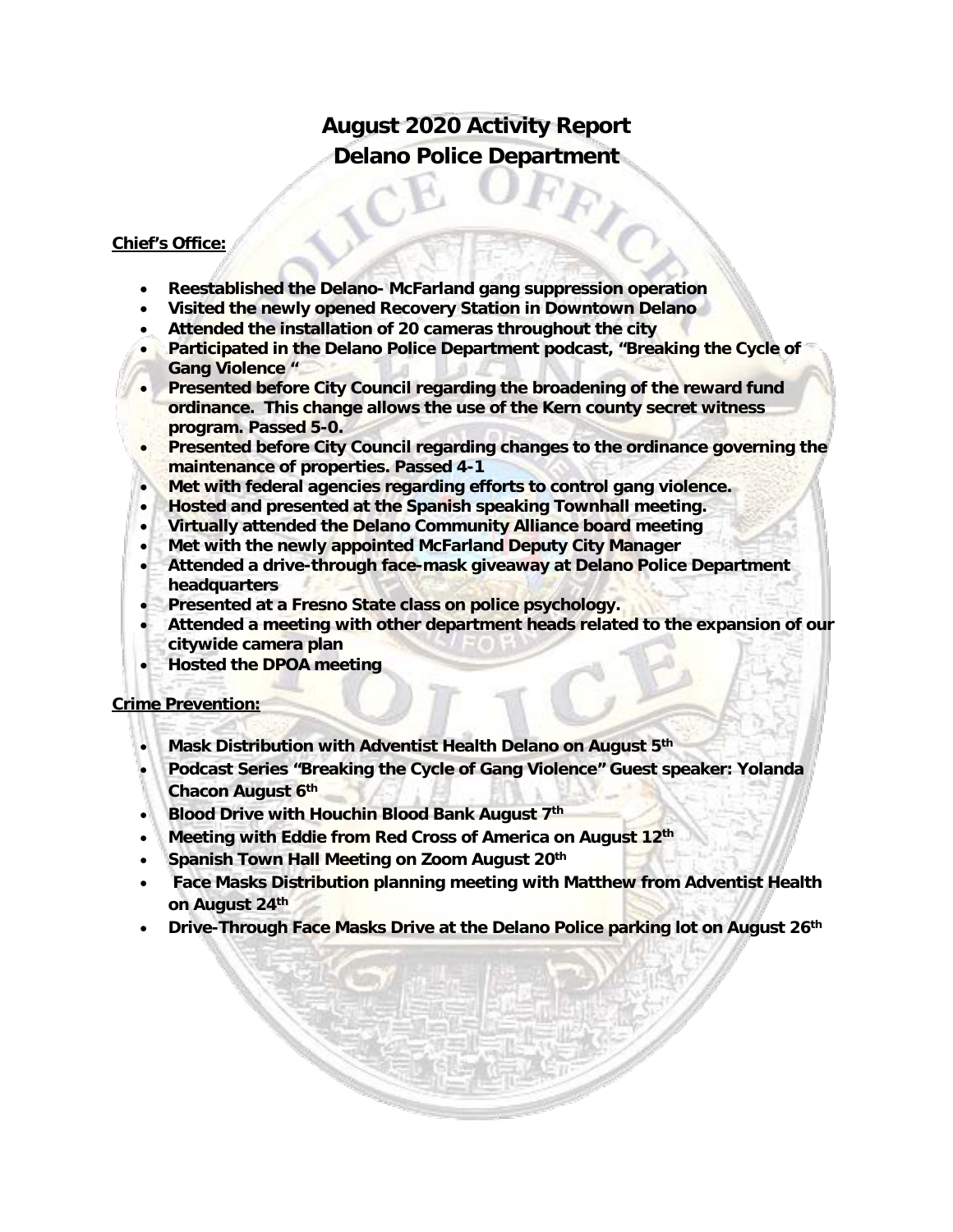|                   | 2009 | 2010 | 2011 | 2012 | 2013 | 2014 | 2015 | 2016 | 2017 | 2018 | 2019 | 2020 (YTD) |
|-------------------|------|------|------|------|------|------|------|------|------|------|------|------------|
| Homicides         | 2    | 0    | 2    | 0    |      | 11   | 6    |      | 6    | 10   | 8    | 5          |
| Rapes             |      | 8    |      |      | 4    | 13   | 10   | 12   | 10   | 12   | 9    | 12         |
| <b>Robbery</b>    | 45   | 56   | 49   | 53   | 82   | 58   | 53   | 27   | 34   | 45   | 32   | 23         |
| <b>Assault</b>    | 384  | 370  | 325  | 388  | 397  | 383  | 352  | 366  | 396  | 432  | 431  | 233        |
| <b>Burglary</b>   | 909  | 791  | 797  | 552  | 720  | 368  | 272  | 308  | 222  | 291  | 205  | 124        |
| Larceny           | 536  | 464  | 531  | 575  | 808  | 697  | 767  | 794  | 660  | 613  | 589  | 327        |
| <b>Auto Theft</b> | 491  | 443  | 363  | 346  | 447  | 435  | 364  | 471  | 450  | 386  | 314  | 177        |

 $\sum_{i=1}^{n}$ 

### **Part I Crime (12 Year Chart):**

# **Response Times (August 2020)**

| <b>Priority</b>                                            | <b>Create to</b><br><b>Dispatch</b> | <b>Dispatch to</b><br><b>Arrival</b> | <b>Total Time</b> |  |
|------------------------------------------------------------|-------------------------------------|--------------------------------------|-------------------|--|
| 1. Life/Death                                              | 1:07                                | 4:24                                 | 5:31              |  |
| 2. Property Crime in Progress                              | 5:32                                | 6:03                                 | 11:35             |  |
| 3. Cold Call/No immediate<br>threat to person or property. | 7:26                                | 8:46                                 | 16:13             |  |



## **Refer to the following data regarding traffic related incidents for the month of August:**

#### **Accident Summary by Severity**:

| <b>Fatal Traffic</b> | Iniurv     | Non-Injury | Traffic.            | Hazardous | Other                |
|----------------------|------------|------------|---------------------|-----------|----------------------|
| Collisions           | `raffic    | Traffic    | Collisions –        | Citations | Citations            |
|                      | Collisions | Collisions | <b>DUI Involved</b> | Issued    | <i><b>Issued</b></i> |
|                      |            | 24         |                     | 30        |                      |

Source: RIMS Reports Version 27.03.4 (September 5, 2020)

#### **Area of Focus:**

Collision:

| <b>Common Locations:</b>                                      | <b>Primary Collision Factors:</b>                                                         |  |  |  |  |
|---------------------------------------------------------------|-------------------------------------------------------------------------------------------|--|--|--|--|
| N/A – Two or more collisions did not occur in<br>one location | (9) 22107 CVC - Unsafe Turning Movement                                                   |  |  |  |  |
|                                                               | (6) 22350 CVC - Unsafe Speed                                                              |  |  |  |  |
|                                                               | (2) 21802(a) CVC - Stop; Yield at Intersection<br>(2) 22106 CVC - Unsafe Starting/Backing |  |  |  |  |

\*Primary collision factors are overall and not collision factors for common locations